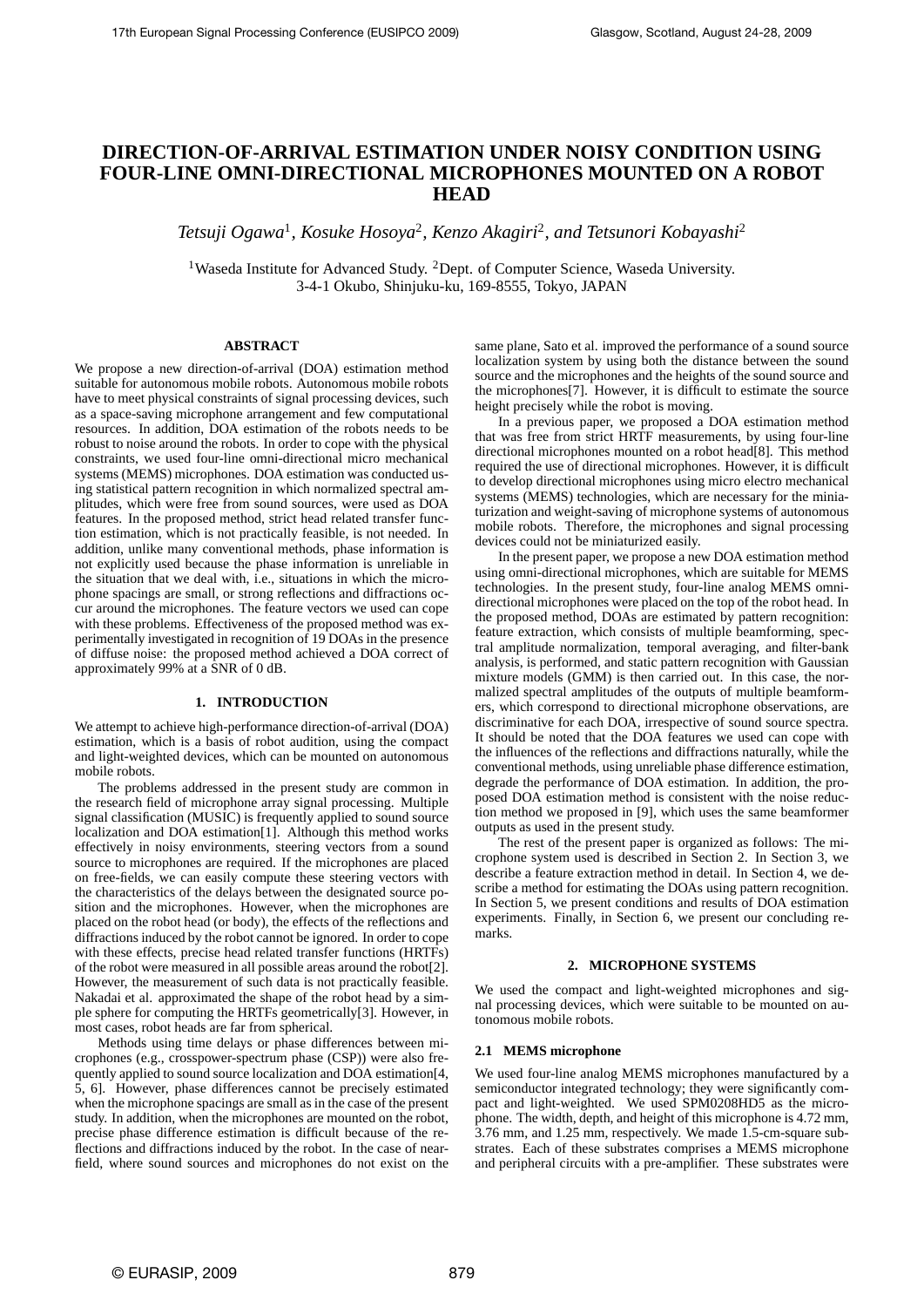

Figure 1: Robot and microphone substrates.



Figure 2: Microphone arrangement. This figure shows the top view of the robot.

placed on the top of the robot head, as shown in Figure 1.

# **2.2 Microphone arrangement**

Figure 2 shows a microphone arrangement. The microphones were placed in a squared form, where the spacing between adjacent microphones was 2.8 cm and that between diagonally opposite microphones was 4 cm. The microphone channels are labelled as shown in Figure 2. In the present study, the front, right, and left direction of the robot are defined as zero, positive, and negative degrees, respectively.

## **2.3 A/D conversion system**

Four-channel analog signals received by the microphones were converted into digital signals using a compact embedded device. The device consists of SUZAKU-V.SZ310 and SID00-U00. SUZAKU-V.SZ310 is an universal embedded device platform, which is based on the combination of FPGA and Linux (with a PowerPC405 CPU core) with a 10 BASE-T/100 BASE-TX Ethernet connector. SID00- U00 is an eight-channel A/D conversion system, which is used as an extension of the SUZAKU board. A resolution of the SID00-U00 was refined from its original 12 bits to 16 bits. The digital signals



Figure 4: Directivity patterns of subtractive beamformers.

were transfered via Ethernet to a laptop PC mounted on the robot. DOA estimation was then carried out on the laptop PC.

# **3. FEATURE EXTRACTION IN DOA ESTIMATION**

DOA estimation was carried out by pattern recognition. We attempted to extract DOA features that were free from sound source spectra (i.e., speech utterances). Figure 3 shows a schematic diagram of the feature extraction method. This method consists of four stages of signal processing as follows: 1) multiple beamforming for developing directivities, 2) spectral amplitude normalization for eliminating the influence of the sound source spectra on the DOA features, 3) temporal averaging for improving reliability of DOA estimation, and 4) filter-bank analysis for reducing dimensionality of feature vectors.

# **3.1 Multiple beamforming**

In the present study, we developed four subtractive beamformers using the microphone observations as follows:

$$
B_1(\omega,k) = X_1(\omega,k) - X_3(\omega,k) \tag{1}
$$

$$
B_2(\omega,k) = X_4(\omega,k) - X_2(\omega,k) \tag{2}
$$

$$
B_3(\omega,k) = X_3(\omega,k) - X_2(\omega,k) \tag{3}
$$

$$
B_4(\omega,k) = X_3(\omega,k) - X_4(\omega,k) \tag{4}
$$

where  $\omega$  denotes the discrete frequency;  $k$  denotes the discrete frame;  $X_i(\omega, k)$  denotes the spectral component of the observation received by Mic-*i*; and  $B_i(\omega, k)$  denotes the spectral component of the *j*-th beamformer output. The directivity patterns of these beamformers are shown in Figure 4.

## **3.2 Spectral amplitude normalization**

We assume the situation where a sound source exists and a sound field is observed by the microphones. In this case, microphone observations are described as follows:

$$
|X_1(\omega,k)| = |G_1(\omega,\theta)| \cdot |S(\omega,k)| \tag{5}
$$

$$
|X_2(\omega,k)| = |G_2(\omega,\theta)| \cdot |S(\omega,k)| \tag{6}
$$

$$
|X_3(\omega,k)| = |G_3(\omega,\theta)| \cdot |S(\omega,k)| \tag{7}
$$

$$
|X_4(\omega,k)| = |G_4(\omega,\theta)| \cdot |S(\omega,k)| \tag{8}
$$

where  $S(\omega, k)$  denotes the spectral component of a sound source;  $G_i(\omega, \theta)$  denotes the HRTF from the sound source to Mic-*i*; and  $\theta$ denotes the DOA.

We define the observation at Mic-3 as a reference signal. The spectral amplitudes of the beamformer outputs,  $|B_i(\omega, k)|$ , were normalized by the spectral amplitude of the reference signal,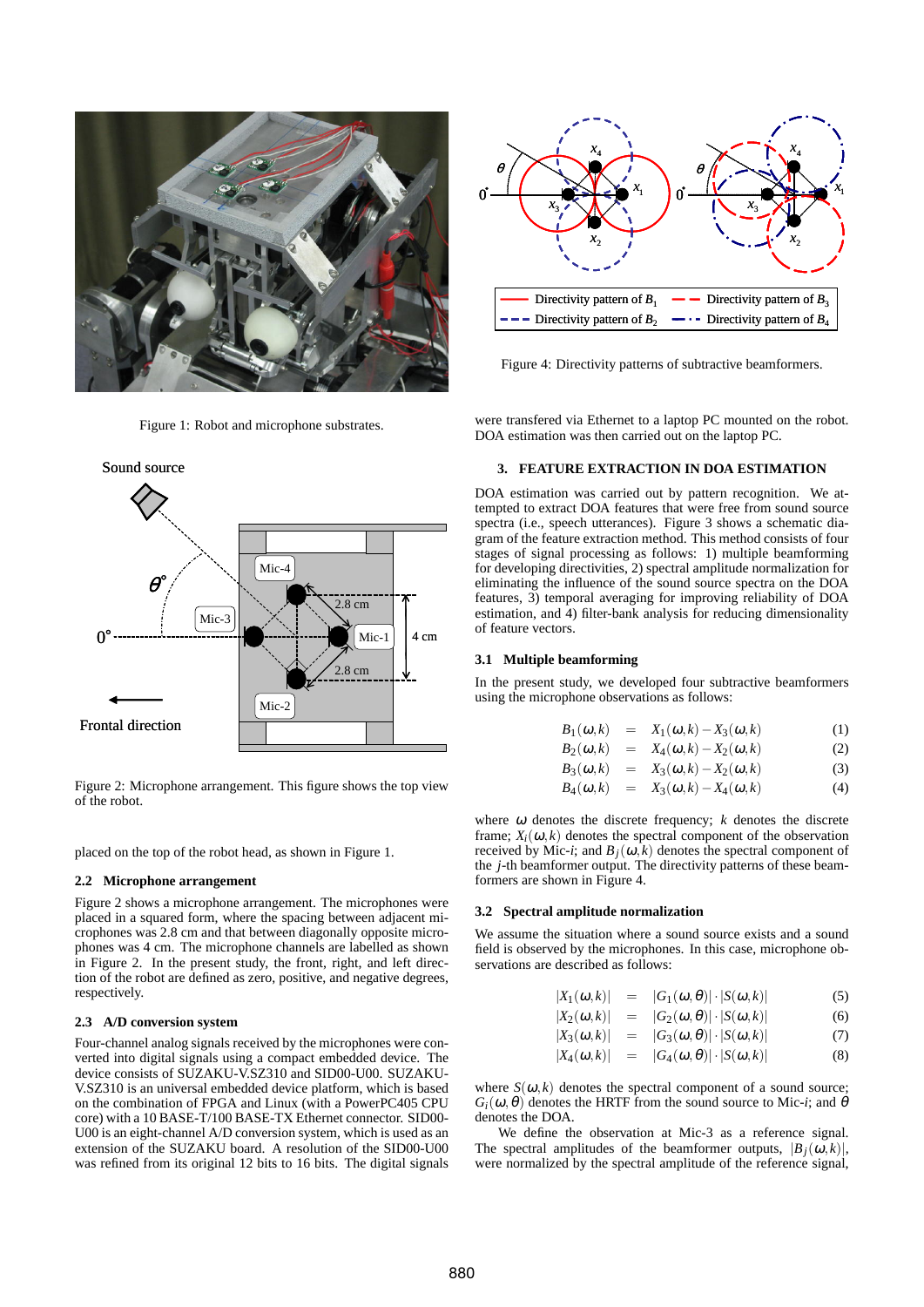

Figure 3: Schematic diagram of feature extraction method.

 $|X_3(\omega,k)|$ , as follows:

$$
N_1(\omega, k) = \frac{|B_1(\omega, k)|}{|X_3(\omega, k)|} = \frac{|G_1(\omega, \theta) - G_3(\omega, \theta)|}{|G_3(\omega, \theta)|}
$$
(9)

$$
N_2(\omega, k) = \frac{|B_2(\omega, k)|}{|X_3(\omega, k)|} = \frac{|G_4(\omega, \theta) - G_2(\omega, \theta)|}{|G_3(\omega, \theta)|}
$$
(10)

$$
N_3(\omega,k) = \frac{|B_3(\omega,k)|}{|X_3(\omega,k)|} = \frac{|G_3(\omega,\theta) - G_2(\omega,\theta)|}{|G_3(\omega,\theta)|}
$$
(11)

$$
N_4(\omega,k) = \frac{|B_4(\omega,k)|}{|X_3(\omega,k)|} = \frac{|G_3(\omega,\theta) - G_4(\omega,\theta)|}{|G_3(\omega,\theta)|}
$$
(12)

where  $N_i(\omega, k)$  denotes the spectral component of the normalized spectral amplitude of the output of the *j*-th beamformer. In this case, features used in DOA estimation should have only the DOA information, and should be free from the sound source spectra. Spectral amplitude normalization described in Equations 9, 10, 11, and 12 aims at removing the influence of the sound source spectra on the DOA features. In this case, HRTFs are functions of DOAs. Ideally, the normalized spectral amplitudes are determined by only the DOAs, irrespective of the observed speech utterances, because they are expressed with only the HRTFs as described in Equations 9, 10, 11, and 12. Therefore, the normalized spectral amplitudes are suitable for the DOA features. It should be noted that these features can cope with the influence of the reflection and diffraction induced by the robot head or body.

The influence of the sound sources can be eliminated even when the omni-directional microphone observations are used instead of the beamformer outputs. However, the features extracted from the directional microphone observations (i.e., beamformer outputs) are expected to be more discriminative as compared to those extracted from the omni-directional microphone observations[8]. In addition, the performance of DOA estimation can be improved by using additional beamformers that are different in directivity from  $B_1$ ,  $B_2$ , *B*3, and *B*4.

#### **3.3 Temporal averaging**

The normalized spectral amplitudes were extracted every frame. For the case in which these amplitudes are used as DOA features, DOA estimation can be more reliable by integrating these amplitudes over multiple frames. Therefore, the normalized spectral amplitudes were averaged over all frames covered by a speech utterance as follows:

$$
N_j(\omega) = \frac{1}{K} \sum_{k=1}^{K} N_j(\omega, k) \quad (j = 1, \cdots, 4)
$$
 (13)

where *K* denotes the number of frames in a speech utterance. In this case, speech parts were detected with signal powers and zerocrossing rates.

## **3.4 Filter-bank analysis**

In order to reduce dimensionality of feature vectors, filter-bank analysis was conducted. A filter bank that consists of *L*-channel triangular filters arranged on the frequency axis at regular intervals was applied to  $N_1(\omega)$ ,  $N_2(\omega)$ ,  $N_3(\omega)$ , and  $N_4(\omega)$ . Each spectral amplitude was multiplied by the corresponding filter gain, and the results were then summed in the filter. Therefore, each filter-bank coefficient  $c_i(l)$  holds a weighted sum of the normalized spectral amplitudes in that filter-bank channel.  $c_i(l)$  is described as follows:

$$
c_j(l) = \sum_{\omega = \omega_0}^{\omega_{hi}} W(\omega; l) \cdot \log N_j(\omega), \quad (l = 1, \cdots, L)
$$
 (14)

$$
W(\omega;l) = \begin{cases} \frac{\omega - \omega_{\text{lo}}(l)}{\omega_{\text{c}}(l) - \omega_{\text{lo}}(l)}, & (\omega_{\text{lo}}(l) \le \omega \le \omega_{\text{c}}(l)) \\ \frac{\omega_{\text{hi}}(l) - \omega}{\omega_{\text{hi}}(l) - \omega_{\text{c}}(l)}, & (\omega_{\text{c}}(l) \le \omega \le \omega_{\text{hi}}(l)) \end{cases}
$$
(15)

where  $\omega_{\text{lo}}(l)$ ,  $\omega_{\text{c}}(l)$ , and  $\omega_{\text{hi}}(l)$  are the low, center, and high frequency of the *l*-th filter-bank channel. In this case,  $N_i(\omega)$  was compressed into a *L*-dimensional vector  $c_j$  using Equation 14 as follows:

$$
c_1 = (c_1(1), \cdots, c_1(L)) \tag{16}
$$

$$
c_2 = (c_2(1), \cdots, c_2(L)) \tag{17}
$$

$$
c_3 = (c_3(1), \cdots, c_3(L)) \tag{18}
$$

$$
c_4 = (c_4(1), \cdots, c_4(L)) \tag{19}
$$

Consequently, a 4 *· L*-dimensional vector  $(c_1, c_2, c_3, c_4)$  was extracted every utterance.

# **4. DOA ESTIMATION USING PATTERN RECOGNITION**

Pattern recognition was carried out under the maximum likelihood (ML) criterion. In the present study, a DOA was regarded as a categorical class, and a statistical model was trained for each DOA.

In the training stage, parameters of a Gaussian mixture model (GMM) were estimated with speech utterances coming from the corresponding DOA. A likelihood of the DOA class *C*, given to a feature vector  $x_n$ , which was extracted from the *n*-th speech utterance, was computed as follows:

$$
P(\mathbf{x}_n|\mathscr{M}^C) = \sum_{m=1}^M w_m^C \cdot \mathscr{N}(\mathbf{x}_n; \boldsymbol{\mu}_m^C, \boldsymbol{\Sigma}_m^C) \qquad (20)
$$

$$
\mathcal{N}(\mathbf{x}_n; \boldsymbol{\mu}_m^C, \boldsymbol{\Sigma}_m^C) = (2\pi)^{-\frac{D}{2}} |\boldsymbol{\Sigma}_m^C|^{-\frac{1}{2}}.
$$

$$
\exp\left[ (\mathbf{x}_n - \boldsymbol{\mu}_m^C)^{\mathrm{T}} (\boldsymbol{\Sigma}_m^C)^{-1} (\mathbf{x}_n - \boldsymbol{\mu}_m^C) \right]
$$
(21)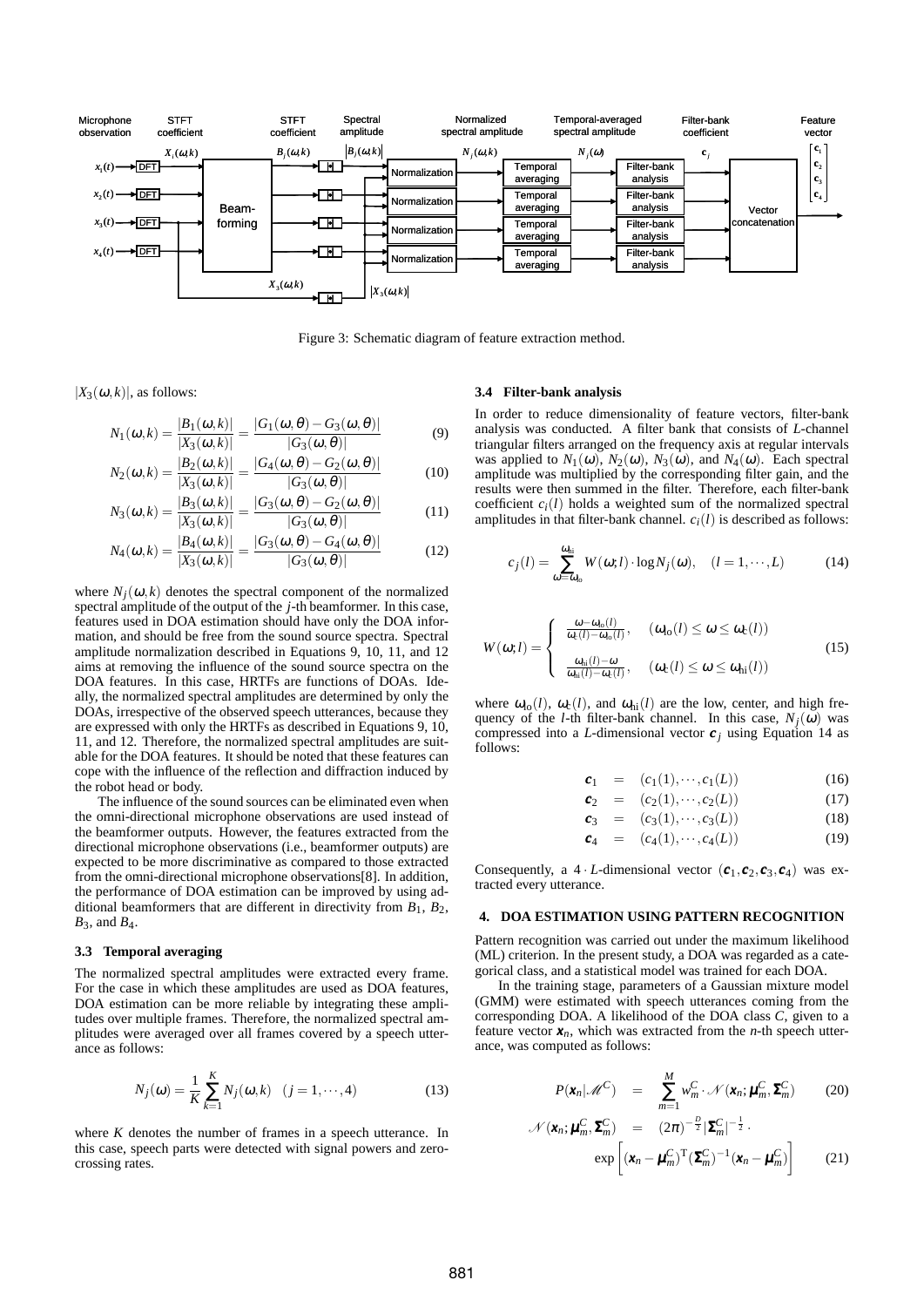

Figure 5: Recording environment.

where *C* denotes the DOA class; *m* denotes the mixture component; *M* denotes the number of mixtures in GMMs;  $w_m^C$ ,  $\mathcal{N}(\cdot)$ ,  $\mu_m^C$ , and  $\Sigma_m^C$  denote the mixture weight, the probabilistic distribution function, the mean vector, and the covariance matrix in the *m*-th component of the GMM with a DOA class of *C*, respectively;  $\mathcal{M}^C$  denotes the parameter assembly of the GMM, which includes  $\boldsymbol{\mu}_m^C$ ,  $\boldsymbol{\Sigma}_m^C$ , and  $w_m^C$ ; and *D* denotes the dimensionality of  $x_n$ .

In the classification stage, likelihoods of all DOA GMMs to a speech utterance were computed using Equations 20 and 21. The best matching class  $\hat{C}$ , which gave the highest likelihood for all classes, was determined as the DOA of the speech utterance as follows:

$$
\hat{C} = \underset{C}{\arg \max} \left[ \log P(\mathbf{x}_n | \mathcal{M}^C) \right]
$$
 (22)

# **5. DOA ESTIMATION EXPERIMENT**

In the present study, DOA estimation systems were evaluated in terms of their automatic DOA estimation performance, which is based on the DOA correct, in noisy environment. The DOA correct was calculated by using a well-known formula, as follows:

$$
DOA correct = \frac{N - S}{N} \times 100 \, (\%) \tag{23}
$$

where *N* and *S* denote the number of utterances we used in evaluation and that of utterances misestimated in DOA, respectively.

# **5.1 Speech materials**

Figure 5 shows the recording environment. Speech utterances were 100 phonetically-balanced isolated word sentences, which were spoken by 10 male speakers. Each speaker uttered 10 words. The speech data were played on the loudspeaker, and recorded by the microphones placed on the head of the robot involved in conversation, "ROBISUKE"[10]. In this recording, the distance between the sound source and the robot was 100 cm, and the height of the loudspeaker was 125 cm. In this experiment, 19 DOAs were radially placed every 10 degrees from -90 *◦* to 90 *◦* around the robot. The speech data of 100 words were recorded for each of 19 directions. Diffuse noise was simulated as follows: noise from a large air-conditioning machine was played on 10 loudspeakers placed around the room. The diffuse noise recorded by the microphones



Figure 6: DOA corrects as a function of SNRs, averaged over all DOAs.

on the robot head was then superposed on the word utterances so that the SNR of the word utterance to the diffuse noise would be -5, 0, 5, 10, and 15 dB.

#### **5.2 Experimental condition**

Experimental conditions of feature extraction is shown in Table 1. In this case, 96-dimensional feature parameters were extracted because each of  $N_1(\omega)$ ,  $N_2(\omega)$ ,  $N_3(\omega)$ , and  $N_4(\omega)$  was analyzed with 24-channel filter-banks.

A statistical model for each DOA was represented by a 2 mixture Gaussian distribution with diagonal covariances. Evaluation was carried out by 10-fold cross-validation tests: 90 words (spoken by nine male speakers) were used for training the DOA model, and the remaining 10 words (spoken by one male speaker) were used in evaluation, for each DOA. As a result, a total of 100 words were used in the evaluation. It should be noted that this experiment was conducted under the "open" conditions in terms of speakers and vocabularies, i.e., both the speakers and vocabularies used in the evaluation were different from those used for training the models in each fold.

## **5.3 Experimental result**

Figure 6 shows DOA corrects of the proposed method, averaged over all DOAs, as a function of SNRs of speech utterances to diffuse noise. In this figure, "clean" denotes the quiet environment where only the speech utterances are observed. Figure 7 shows DOA corrects for each DOA in the cases of SNRs of -5, 0, and 5 dB. In this experiment, we arbitrarily determined the microphone spacings (i.e., 4 cm in a diagonal position), the number of filter-bank channels used in feature extraction (i.e., 24), the analysis range of frequencies (i.e., 1500–6000 Hz), and the number of mixtures in DOA models (i.e., 2) so that the best performance could be achieved.

Figure 6 shows that the proposed method can estimate DOAs precisely under the noisy condition: the proposed method achieved DOA corrects of 100% when diffuse noise was observed at higher SNRs than 10 dB, a DOA correct of approximately 99% at a SNR of 0 dB, and a DOA correct of approximately 93% even at a SNR